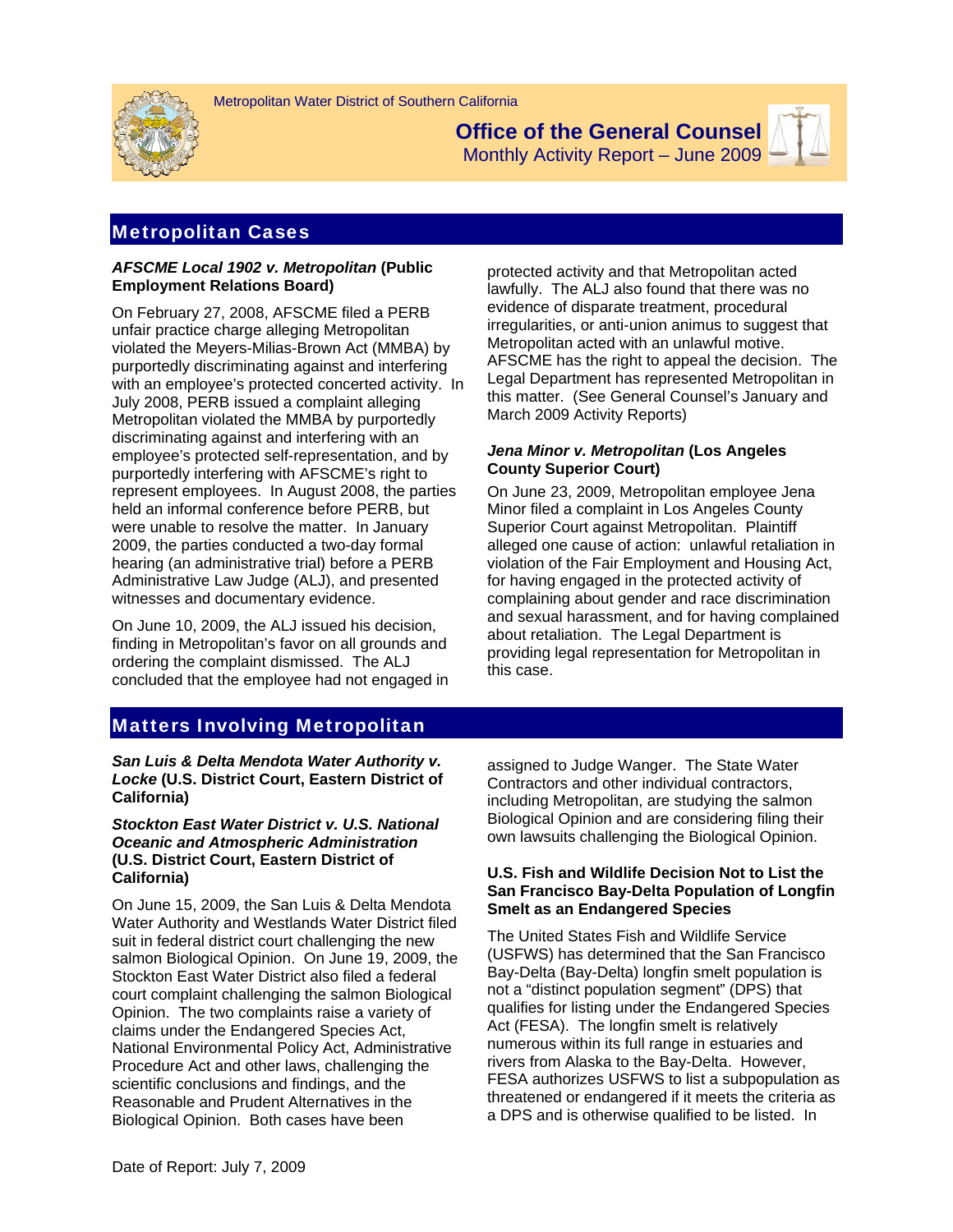## Office of the General Counsel  $-$  Monthly Activity Report – June 2009

August 2007, the Bay Institute, Center for Biological Diversity and Natural Resources Defense Council petitioned USFWS to list the Bay-Delta DPS as endangered, and USFWS initiated a status review of the population to determine whether the Bay-Delta population qualified as a DPS. USFWS determined that the Bay-Delta population is not geographically isolated from other west coast longfin populations and is not markedly different from those populations. Therefore, the Bay-Delta longfin smelt population does not meet the discreteness criterion to qualify as a DPS and "is not a listable entity under" FESA. USFWS will, however, initiate a status assessment of the longfin to gather additional data regarding the fish throughout its range. As described below, the longfin smelt is listed under the California Endangered Species Act.

#### **California Fish and Game Commission Decision to List the Longfin Smelt as a Threatened Species**

On June 25, 2009, California's Fish and Game Commission (Commission) decided to list the longfin smelt as a threatened species under the California Endangered Species Act. In August 2007, the Commission received a petition to list the longfin smelt and directed the Department of Fish and Game (Department) to evaluate the status of the species. Based on its review, the Department recommended in February 2009 that the Commission list the longfin as a threatened species. At its March 2009 meeting, the Commission found that the petition to list the longfin smelt was warranted and at its June 25 meeting formally adopted a regulation listing it as threatened. Under CESA, once the Commission accepts a petition to evaluate whether to list a species (as it did in February 2008), it is considered a "candidate" for listing and the CESA take probation applies to the species. Therefore, in February 2009 the Department of Water Resources obtained an incidental take permit

allowing it to operate the State Water Project, subject to restrictions, even though Project operations incidentally take the longfin. The Commission's decision to formally list the longfin smelt is not expected to change the requirements of the existing incidental take authorization.

### **State Water Resources Control Board Proceedings to Review the Bay-Delta Water Quality Control Plan**

The State Water Resources Control Board (SWRCB) issued a draft "staff report" recommending which issues SWRCB should consider in its upcoming review of the Bay-Delta Water Quality Control Plan (WQCP). SWRCB will consider adopting the report as a basis for which elements in the WQCP will be amended and whether any new elements should be added. The State Water Contractors (SWC) submitted comments to the staff report on June 15, 2009 agreeing with the elements recommended, but disagreeing on critical issues the SWRCB staff report proposed to ignore. In particular, the staff report proposes that SWRCB should not take up the issue of the impacts of ammonia and toxicity in Delta waters on fish and wildlife at this time. In addition, the SWC comments pointed out the staff report did not appear to acknowledge SWRCB's duty to balance competing uses of water to reach "reasonable" objectives and presented a selective summary of the current state of science to support its recommendations, which is not appropriate in this document that sets the stage for hearings with the express purpose of establishing a full record of current knowledge. The SWC recommended that SWRCB adopt the staff report's proposed issues, adding the ammonia and toxicity issues as well, but not adopt the accompanying incomplete and unnecessary information. The SWRCB will consider the written comments and oral presentations at a July 7, 2009 hearing where it will consider adopting the staff report.